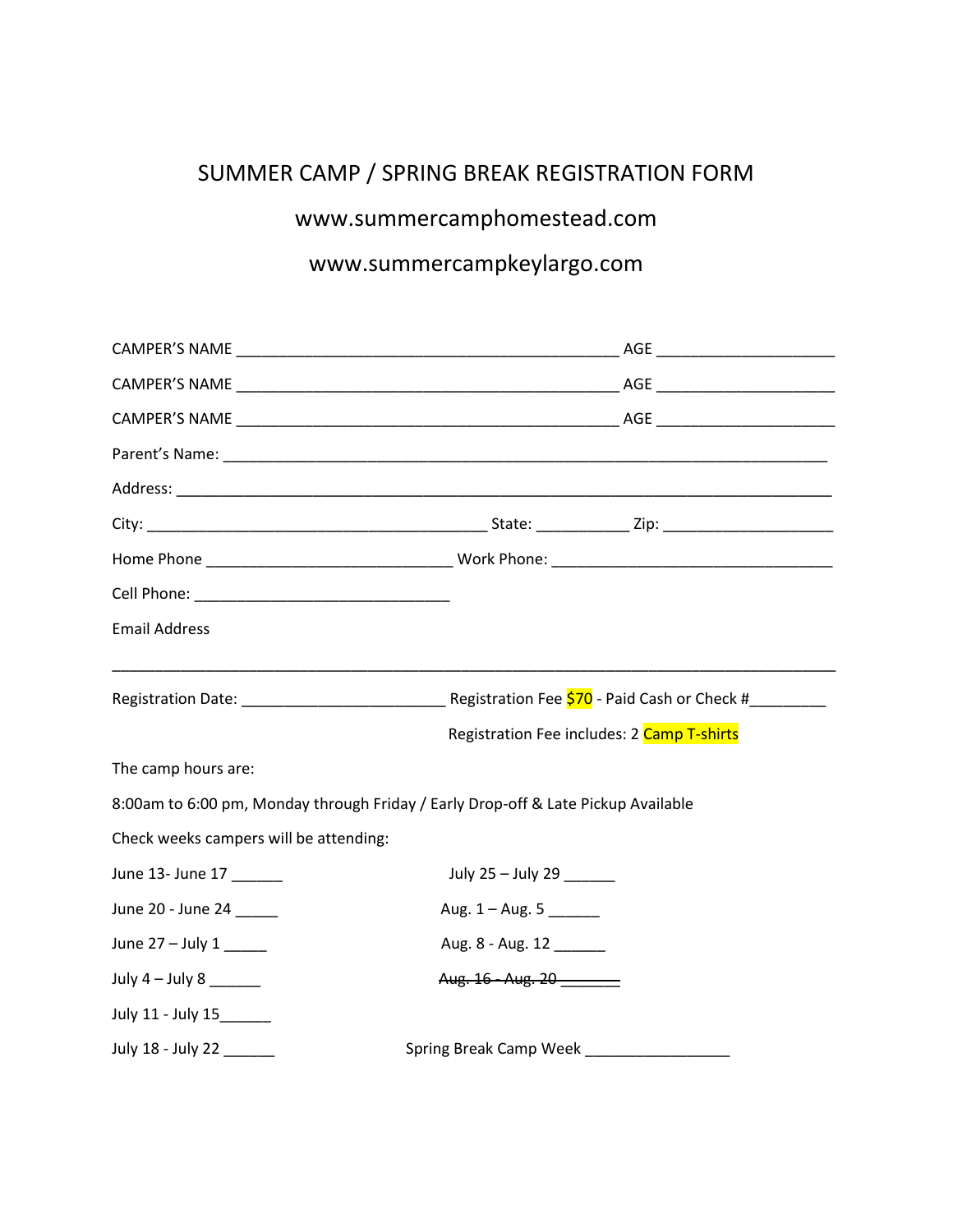### TERMS OF ENROLLMENT/LIABILITY WAIVER:

• Extraordinary Martial Arts / Summer Fun Camp are not responsible for camper's personal belongings if lost, stolen or damaged. Extraordinary Martial Arts / Summer Fun Camp will make every effort to provide proper supervision so that losses will be at a minimum.

Extraordinary Martial Arts / Summer Fun Camp reserve the right to charge a late fee of \$10 per 30 minutes per child left in our care after the 6:00 pm closing time. This fee is due and payable upon pick up of child.

• Directors reserve the right to deny, cancel, sever, or suspend a child's enrollment if deemed in the best interest of the camper or Extraordinary Martial Arts / Summer Fun Camp, in which case the deposit or unused camp fee will NOT be refunded.

• Previous balances must be paid in full by June 10th. Campers will not be accepted into camp until balance is paid in full, or other arrangements have been established. No reduction or allowance will be made for the late arrival or early withdrawal of a camper. No allowance will be made for any interruption in the camp season due to illness, family vacation, etc.

Registration fees and deposits are **NON-REFUNDABLE**. Deposits are non-transferable.

There is a \$30 service fee for returned checks. In the instance of a returned check, we reserve the right to accept only a guaranteed form of payment (ex. certified check, cash, or credit card).

Make checks payable to: **Extraordinary Martial Arts** 

Our mailing address is: 35202 South Dixie Hwy #140, Homestead, Fl 33034 (Homestead)

105950 Overseas Highway Key Largo, Fl 33037 (Key Largo)

I realize every precaution is taken to eliminate any injuries or hazards, and a competent supervisor is present; however, in the event of an injury,

I hereby waive, release and hold harmless from any liability for damages for personal injury including accidental death, as well as from claims for property damage which may arise in connection with the above named activity, against the director, Extraordinary Martial Arts / Summer Fun Camp, its officers, agents, employees, and volunteers.

In case of an accident or other emergency, personnel of Extraordinary Martial Arts / Summer Fun Camp and/or its agents are hereby authorized to secure medical care if deemed necessary as a result of accident or injury of participant. I further agree to pay any and all costs incurred as a result of said treatment.

### PARENT/GUARDIAN SIGNATURE:

DATE \_\_\_\_\_\_\_\_\_\_\_\_\_\_\_\_\_\_\_\_\_\_

| $\sim$<br>.11 <sub>K</sub><br>,<br>J.,<br>-<br>-- | code |
|---------------------------------------------------|------|
|---------------------------------------------------|------|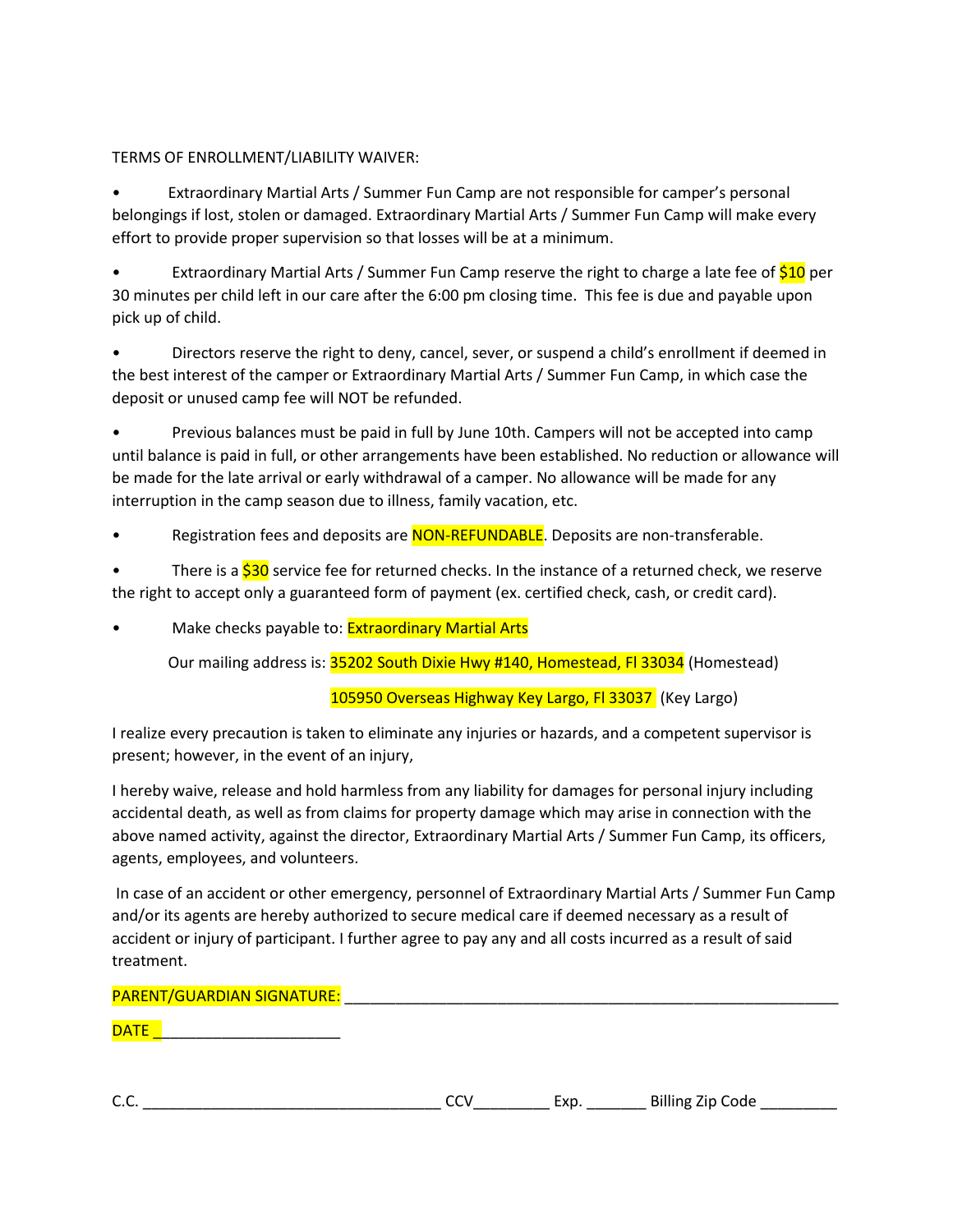# **Important Information Form**

| <b>Parent or Guardian Name:</b>                                       |       |  |
|-----------------------------------------------------------------------|-------|--|
|                                                                       |       |  |
|                                                                       |       |  |
| <b>Email Address:</b>                                                 |       |  |
| In Case of Emergency:                                                 |       |  |
|                                                                       |       |  |
|                                                                       |       |  |
|                                                                       |       |  |
|                                                                       |       |  |
|                                                                       |       |  |
|                                                                       |       |  |
|                                                                       |       |  |
| (Physician on staff if none entered)                                  |       |  |
|                                                                       |       |  |
| The following persons are authorized to pick up my child or children: |       |  |
|                                                                       |       |  |
|                                                                       |       |  |
|                                                                       |       |  |
| Signature:                                                            | Date: |  |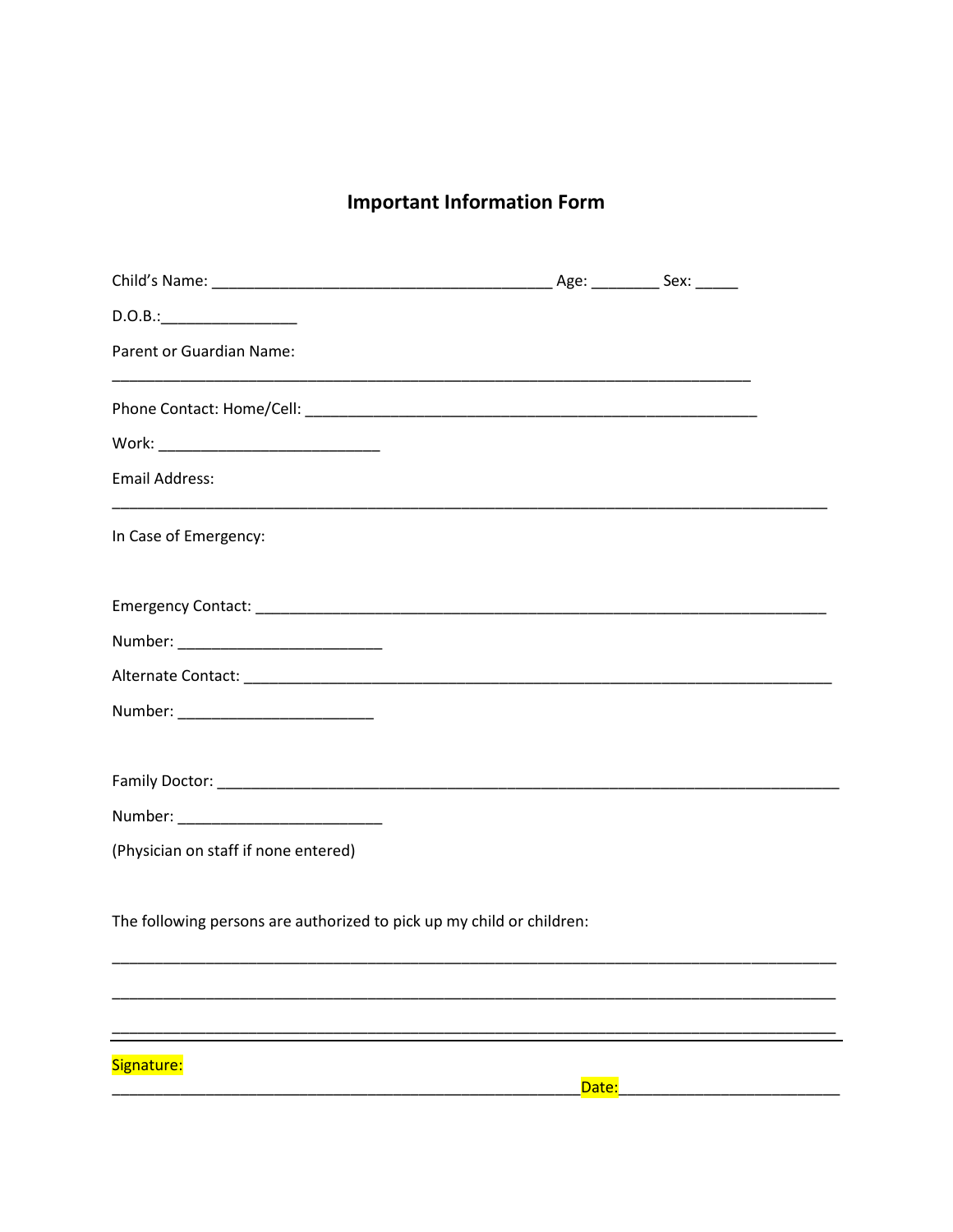GENERAL HEALTH INFORMATION:

Please list any and all medical conditions:

Recent Medical Attention or Serious Injuries:

Restricted activities or physical limitations of camper:

Other Health-related information:

If medication is to be administered at camp, please fill out Medical Form included.

Behavioral or emotional information:

Seasonal Allergies & Treatment:

Food Allergies & Treatment:

#### HEALTH HISTORY STATEMENT

This health history is correct to the best of my knowledge, and the camper listed above has permission to engage in all camp activities without limitations except as noted.

\_\_\_\_\_\_\_\_\_\_\_\_\_\_\_\_\_\_\_\_\_\_\_\_\_\_\_\_\_\_\_\_\_\_\_\_\_\_\_\_\_\_\_\_\_\_\_\_\_\_\_\_\_\_\_\_\_\_\_\_\_\_\_\_\_\_\_\_\_\_\_\_\_\_\_\_\_\_\_\_\_\_\_\_\_ \_\_\_\_\_\_\_\_\_\_\_\_\_\_\_\_\_\_\_\_\_\_\_\_\_\_\_\_\_\_\_\_\_\_\_\_\_\_\_\_\_\_\_\_\_\_\_\_\_\_\_\_\_\_\_\_\_\_\_\_\_\_\_\_\_\_\_\_\_\_\_\_\_\_\_\_\_\_\_\_\_\_\_\_\_ \_\_\_\_\_\_\_\_\_\_\_\_\_\_\_\_\_\_\_\_\_\_\_\_\_\_\_\_\_\_\_\_\_\_\_\_\_\_\_\_\_\_\_\_\_\_\_\_\_\_\_\_\_\_\_\_\_\_\_\_\_\_\_\_\_\_\_\_\_\_\_\_\_\_\_\_\_\_\_\_\_\_\_\_\_

\_\_\_\_\_\_\_\_\_\_\_\_\_\_\_\_\_\_\_\_\_\_\_\_\_\_\_\_\_\_\_\_\_\_\_\_\_\_\_\_\_\_\_\_\_\_\_\_\_\_\_\_\_\_\_\_\_\_\_\_\_\_\_\_\_\_\_\_\_\_\_\_\_\_\_\_\_\_\_\_\_\_\_\_\_ \_\_\_\_\_\_\_\_\_\_\_\_\_\_\_\_\_\_\_\_\_\_\_\_\_\_\_\_\_\_\_\_\_\_\_\_\_\_\_\_\_\_\_\_\_\_\_\_\_\_\_\_\_\_\_\_\_\_\_\_\_\_\_\_\_\_\_\_\_\_\_\_\_\_\_\_\_\_\_\_\_\_\_\_\_

\_\_\_\_\_\_\_\_\_\_\_\_\_\_\_\_\_\_\_\_\_\_\_\_\_\_\_\_\_\_\_\_\_\_\_\_\_\_\_\_\_\_\_\_\_\_\_\_\_\_\_\_\_\_\_\_\_\_\_\_\_\_\_\_\_\_\_\_\_\_\_\_\_\_\_\_\_\_\_\_\_\_\_\_\_ \_\_\_\_\_\_\_\_\_\_\_\_\_\_\_\_\_\_\_\_\_\_\_\_\_\_\_\_\_\_\_\_\_\_\_\_\_\_\_\_\_\_\_\_\_\_\_\_\_\_\_\_\_\_\_\_\_\_\_\_\_\_\_\_\_\_\_\_\_\_\_\_\_\_\_\_\_\_\_\_\_\_\_\_\_

\_\_\_\_\_\_\_\_\_\_\_\_\_\_\_\_\_\_\_\_\_\_\_\_\_\_\_\_\_\_\_\_\_\_\_\_\_\_\_\_\_\_\_\_\_\_\_\_\_\_\_\_\_\_\_\_\_\_\_\_\_\_\_\_\_\_\_\_\_\_\_\_\_\_\_\_\_\_\_\_\_\_\_\_\_ \_\_\_\_\_\_\_\_\_\_\_\_\_\_\_\_\_\_\_\_\_\_\_\_\_\_\_\_\_\_\_\_\_\_\_\_\_\_\_\_\_\_\_\_\_\_\_\_\_\_\_\_\_\_\_\_\_\_\_\_\_\_\_\_\_\_\_\_\_\_\_\_\_\_\_\_\_\_\_\_\_\_\_\_\_

\_\_\_\_\_\_\_\_\_\_\_\_\_\_\_\_\_\_\_\_\_\_\_\_\_\_\_\_\_\_\_\_\_\_\_\_\_\_\_\_\_\_\_\_\_\_\_\_\_\_\_\_\_\_\_\_\_\_\_\_\_\_\_\_\_\_\_\_\_\_\_\_\_\_\_\_\_\_\_\_\_\_\_\_\_ \_\_\_\_\_\_\_\_\_\_\_\_\_\_\_\_\_\_\_\_\_\_\_\_\_\_\_\_\_\_\_\_\_\_\_\_\_\_\_\_\_\_\_\_\_\_\_\_\_\_\_\_\_\_\_\_\_\_\_\_\_\_\_\_\_\_\_\_\_\_\_\_\_\_\_\_\_\_\_\_\_\_\_\_\_

\_\_\_\_\_\_\_\_\_\_\_\_\_\_\_\_\_\_\_\_\_\_\_\_\_\_\_\_\_\_\_\_\_\_\_\_\_\_\_\_\_\_\_\_\_\_\_\_\_\_\_\_\_\_\_\_\_\_\_\_\_\_\_\_\_\_\_\_\_\_\_\_\_\_\_\_\_\_\_\_\_\_\_\_\_ \_\_\_\_\_\_\_\_\_\_\_\_\_\_\_\_\_\_\_\_\_\_\_\_\_\_\_\_\_\_\_\_\_\_\_\_\_\_\_\_\_\_\_\_\_\_\_\_\_\_\_\_\_\_\_\_\_\_\_\_\_\_\_\_\_\_\_\_\_\_\_\_\_\_\_\_\_\_\_\_\_\_\_\_\_

\_\_\_\_\_\_\_\_\_\_\_\_\_\_\_\_\_\_\_\_\_\_\_\_\_\_\_\_\_\_\_\_\_\_\_\_\_\_\_\_\_\_\_\_\_\_\_\_\_\_\_\_\_\_\_\_\_\_\_\_\_\_\_\_\_\_\_\_\_\_\_\_\_\_\_\_\_\_\_\_\_\_\_\_\_ \_\_\_\_\_\_\_\_\_\_\_\_\_\_\_\_\_\_\_\_\_\_\_\_\_\_\_\_\_\_\_\_\_\_\_\_\_\_\_\_\_\_\_\_\_\_\_\_\_\_\_\_\_\_\_\_\_\_\_\_\_\_\_\_\_\_\_\_\_\_\_\_\_\_\_\_\_\_\_\_\_\_\_\_\_

#### EMERGENCY AUTHORIZATION:

In the event I cannot be reached in an emergency, I hereby give my permission to the physician selected by the camp director to secure proper treatment for the person named above.

I authorize Extraordinary Martial Arts / Summer Fun Camp to use photographs of my child in their advertising material.

Parent/Guardian Name \_\_\_\_\_\_\_\_\_\_\_\_\_\_\_\_\_\_\_\_\_\_\_\_\_\_\_\_\_\_\_\_\_\_\_\_\_\_\_\_\_\_\_\_\_\_\_\_\_\_\_\_\_\_\_\_\_\_\_\_\_

Parent/Guardian Signature \_\_\_\_\_\_\_\_\_\_\_\_\_\_\_\_\_\_\_\_\_\_\_\_\_\_\_\_\_\_\_\_\_\_\_\_\_\_\_\_\_\_\_\_\_\_\_\_\_\_\_\_\_\_\_\_\_\_